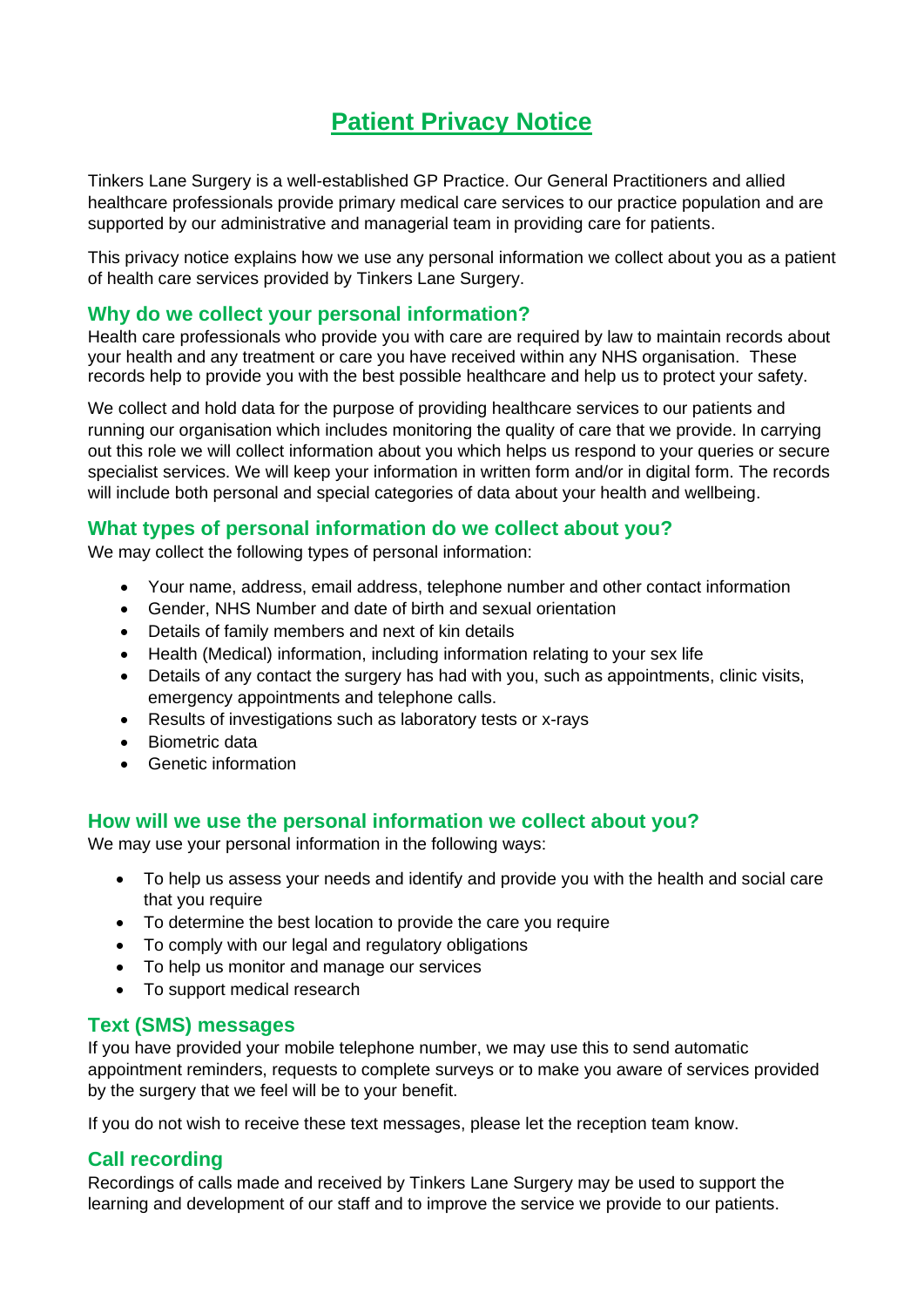They may also be used when reviewing incidents, compliments or complaints.

Call recordings will be managed in the same way as all other personal information processed by us and in line with current data protection legislation.

## **CCTV footage**

Tinkers Lane Surgery use Close Circuit Television (CCTV) to record images within public areas of the practice for the safety and security of our patients and staff.

CCTV footage is managed in the same way as all other personal data processed by us and in line with current legislation.

#### **Data processors**

We may use the services of a data processor to assist us with some of our data processing, but this is done under a contract with direct instruction from us that controls how they will handle patient information and ensures they treat any information in line with the General Data Protection Regulation, confidentiality, privacy law, and any other laws that apply.

#### How will we share your personal information?

We may share your personal information with other health and social care professionals and members of their care teams to support your ongoing health and or social care and achieve the best possible outcome for you. This may include:

• Primary Care Network

Tinkers Lane Surgery is a member of the North Wilts Primary Care Network (NWPCN) so you may be contacted by or treated by one of the other practices within the PCN. In order to support and provide healthcare services to you, they will require access to your patient record.

- Patient Referrals With your agreement, we may refer you to other services and healthcare providers for services not provided by Tinkers Lane Surgery.
- Other Providers of Healthcare We will share your information with other providers of healthcare services to enable them to support us in providing you with direct healthcare. This may include NHS organisations or private companies providing healthcare services for the NHS.
- Care Homes or Social Care Services Sometimes the clinicians caring for you may need to share some of your information with others who are also supporting you outside of the practice.
- Local Authority

The local authority (council) provides health or social care services or assists us in providing direct healthcare services to you. We will share your personal information with them to enable this to take place.

• Safeguarding

We will share your personal information with the safeguarding teams of other health and social care providers where there is a need to assess and evaluate any safeguarding concerns. Your personal information will only be shared for this reason when it is required for the safety of the individuals concerned.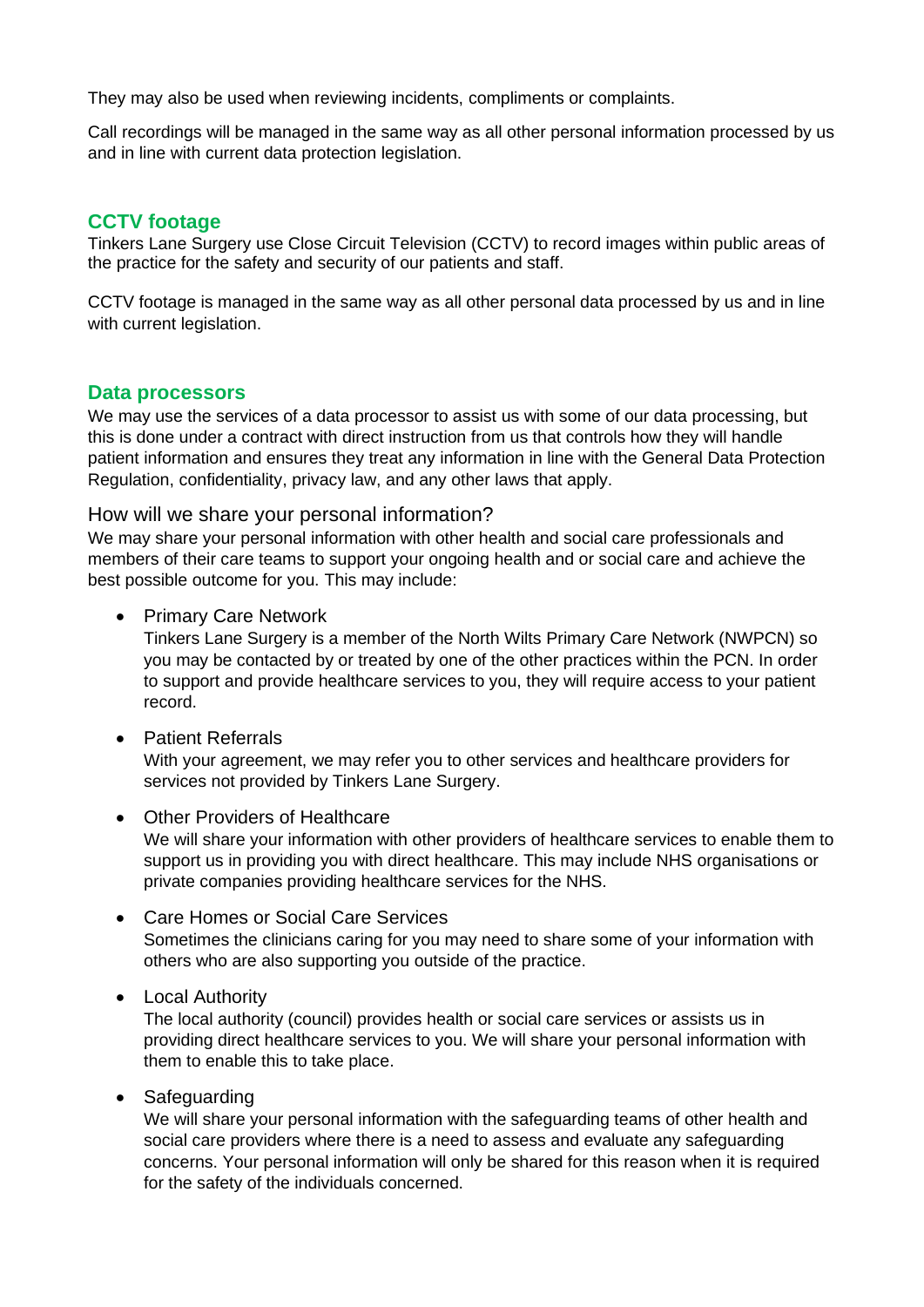• Summary Care Record (SCR)

Your Summary Care Record is an electronic record of important patient information created from the GP medical records. It contains information about medications, allergies and any bad reactions to medications in the past. It can be seen by staff in other areas of the health and care system involved in your direct care.

# • Integrated Care Records (ICR)

An Integrated Care Record allows other health and care providers who are directly involved with your care to access appropriate, timely and relevant information about you to enable them to support your heath and care. Further details about the ICR can be found here:

<https://bswccg.nhs.uk/your-health/integrated-care-record>

## • GP Connect

GP Connect is a system that allows other health and care providers access to your GP medical records to enable them to support your heath and care when you are seen outside your normal GP surgery.

• NHS Digital

In order to comply with its legal obligations this practice may send data to NHS Digital when directed by the Secretary of State for Health under the Health and Social Care Act 2012.

This practice contributes to national clinical audits and will send the data, which are required by NHS Digital when the law allows. This may include demographic data, such as date of birth and information about your health, which is recorded in coded form. For example, the clinical code for diabetes or high blood pressure.

• National Services

There are some national services like the national Cancer Screening Programme that collect and keep information from across the NHS. This is how the NHS knows when to contact you about services like cancer screening.

We may be required to share information with organisations in order to comply with our legal and regulatory obligations. This may include:

# • Care Quality Commission (CQC)

The CQC regulates health and care services to ensure that safe care is provided. The law requires that we must report certain serious events to the CQC, for example, when patient safety has been put at risk. Further information about the CQC can be found here:

## <http://www.cqc.org.uk/>

• Public Health England

The law requires us to share data for public health reasons, for example to prevent the spread of infectious diseases or other diseases which threaten the health of the population. We will report the relevant information to local health protection team or Public Health England. Further information about Public Health England can be found here:

# [https://www.gov.uk/guidance/notifiable-diseases-and-causative-organisms-how-to](https://www.gov.uk/guidance/notifiable-diseases-and-causative-organisms-how-to-report)[report](https://www.gov.uk/guidance/notifiable-diseases-and-causative-organisms-how-to-report)

## • Other NHS Organisations

Sometimes the practice will share information with other NHS organisations that do not directly care for you, such as the Clinical Commissioning Group. However, this information will be anonymous and does not include anything written as notes by the GP and cannot be linked to you.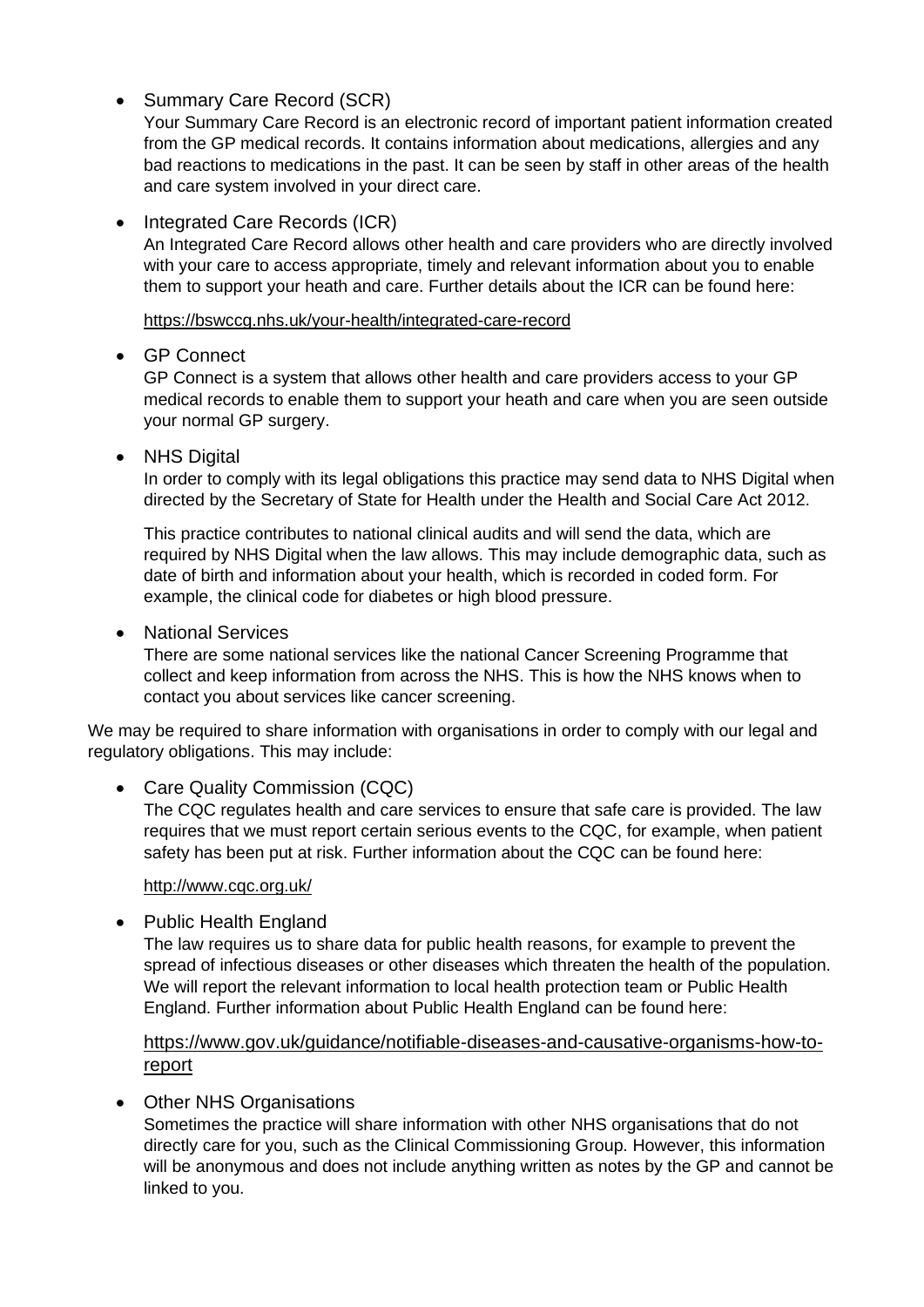We will not share your information with organisations other than health and social care providers without your consent unless the law allows or requires us to.

# **NHS National Data Opt-out**

Whenever you use a health or care service, such as attending Accident & Emergency or using Community Care Services, important information about you is collected in a patient record for that service. Collecting this confidential patient information helps to ensure you get the best possible care and treatment.

The confidential patient information collected about you when you use these services can also be used and provided to other organisations for purposes beyond your individual care where allowed by law.

You have a choice about whether you want your confidential patient information to be used in this way. If you are happy with this use of information, you do not need to do anything. If you choose to opt out your confidential patient information will still be used to support your individual care.

We do not share your confidential patient information for purposes beyond your individual care without your permission. When sharing data for planning and reporting purposes, we use anonymised data so that you cannot be identified in which case your confidential patient information isn't required.

Information being used or shared for purposes beyond individual care does not include your confidential patient information being shared with insurance companies or used for marketing purposes and information would only be used in this way with your specific agreement.

Health and care organisations that process confidential patient information must put systems and processes in place so they can be compliant with the national data opt-out. They must respect and apply your opt-out preference if they want to use or share your confidential patient information for purposes beyond your individual care.

Tinkers Lane Surgery are currently compliant with the national data-out policy as we do not share your confidential patient information for purposes beyond your individual care without your permission.

To find out more or to register your choice to opt out, please visit [www.nhs.uk/your-nhs-data](http://www.nhs.uk/your-nhs-data-matters)[matters](http://www.nhs.uk/your-nhs-data-matters)

You can change your choice at any time.

## How long do we keep your personal information?

We follow the Records Management Code of Practice for Health and Social Care 2016 records retention schedule published by the Information Governance Alliance for the Department of Health which states that electronic patient records should be retained for 10 years from the date of death. At that point, all personal data we hold on you will be securely deleted.

We keep recordings of our calls for 6 years.

## Legal basis

We have been commissioned by the Bath and Northeast Somerset, Swindon, and Wiltshire Clinical Commissioning Group to provide a GP surgery service and it is necessary for the performance of this task in the public interest for us to process your personal data.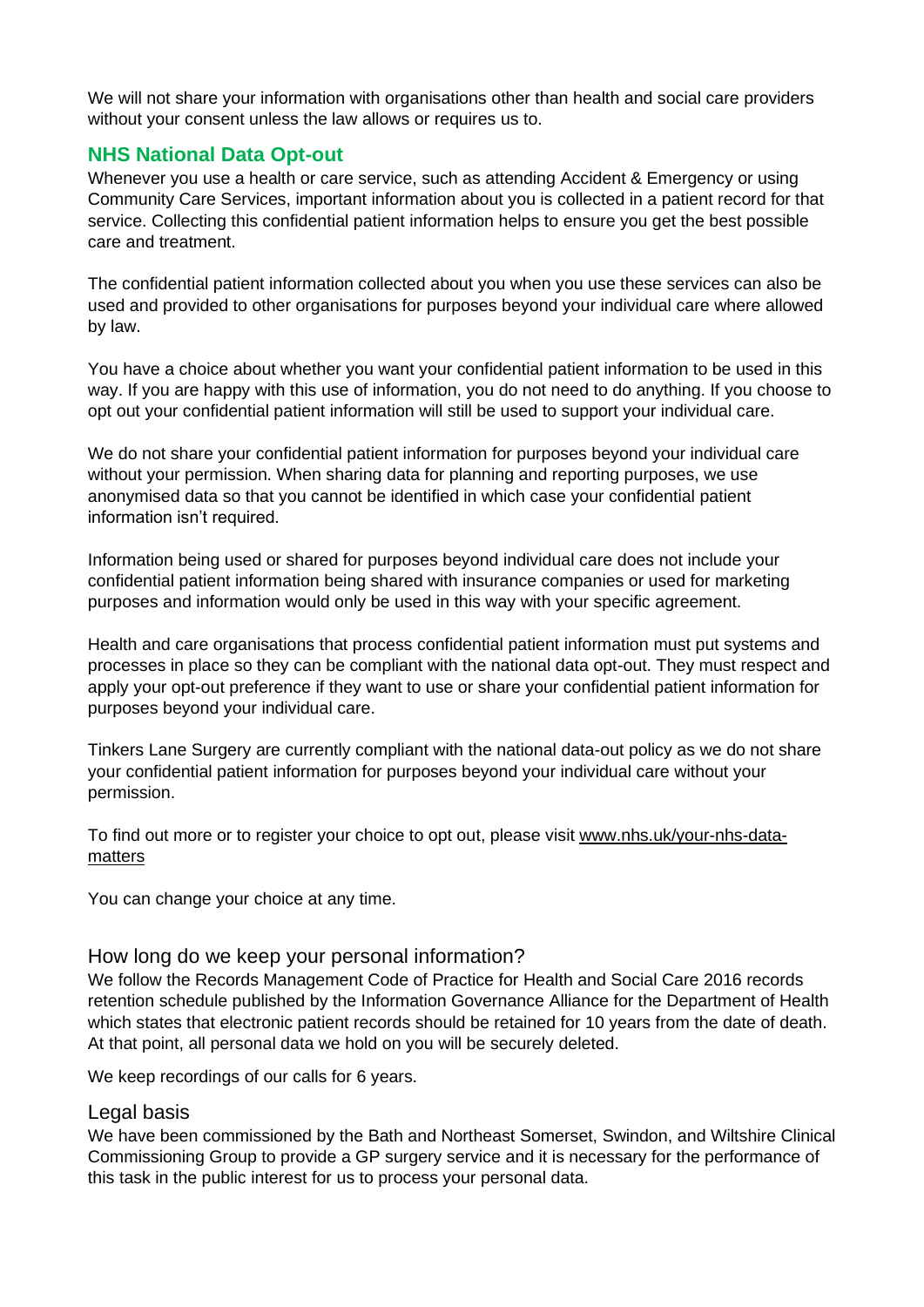We will use your special categories of personal data, such as that relating to your race, ethnic origin, and health for the purposes of providing you with health or social care or the management of health or social care systems and services. Such processing will only be carried out by a health or social work professional or by another person who owes a duty of confidentiality under legislation or a rule of law.

In some circumstances, we may process your personal information on the basis that:

- it is necessary to protect your vital interests.
- we are required to do so in order to comply with legal obligations to which we are subject.
- we are required to do so for the establishment, exercise or defence of a legal claim. or
- you have given us your explicit consent to do so.

# Doctorlink

We use Doctorlink to assist us in delivering healthcare services to our patients that register to use Doctorlink. When you register to use Doctorlink, you give your explicit consent (permission) for Doctorlink to collect and use your personal information for the services provided by Doctorlink.

Doctorlink may share your personal data with us if you require an appointment or repeat prescription.

Full details about how Doctorlink will process your personal information can be found on their privacy notice here:

#### <https://www.doctorlink.com/privacynotice/>

## Your rights

You have a right to:

- ask for a copy of the information we hold about you.
- correct inaccuracies in the information we hold about you
- withdraw any consent you have given to the use of your information.
- complain to the relevant supervisory authority in any jurisdiction about our use of your information
- in some circumstances:
	- o ask us to erase information we hold about you.
	- o request a copy of your personal data in an electronic format and require us to provide this information to a third party.
	- o ask us to restrict the use of information we hold about you; and
	- o object to the use of information we hold about you.

You can exercise these rights by contacting us as detailed below.

#### How to contact us

If you have any questions about our privacy notice, the personal information we hold about you, or our use of your personal information then please contact our Data Protection Officer at:

Data Protection Officer **Robin Noel**

Or

#### **[Tinkers.lanesurgery@nhs.net](mailto:Tinkers.lanesurgery@nhs.net)**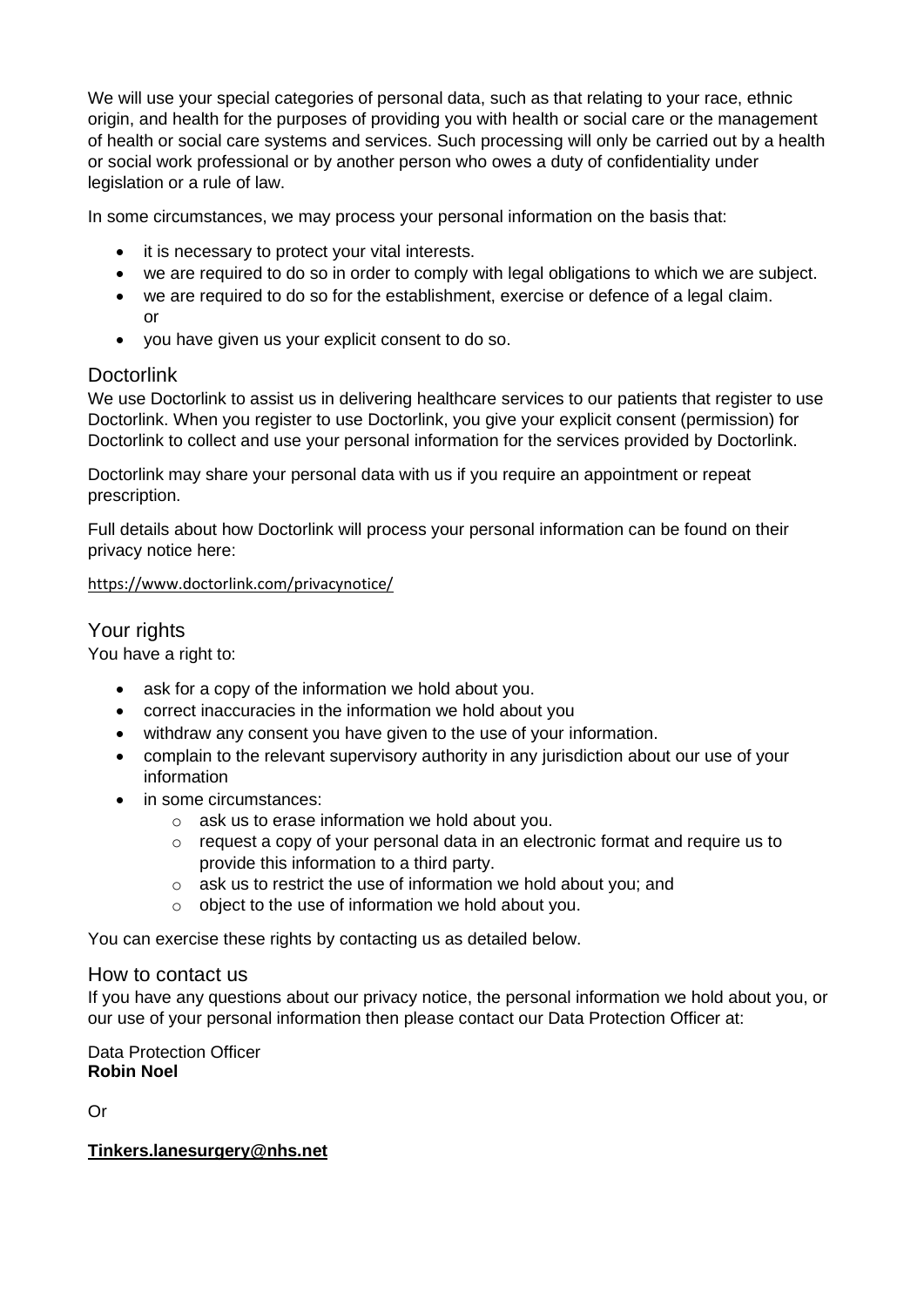## How to make a complaint

You also have the right to raise any concerns about how your personal data is being processed by us with the Information Commissioners Office (ICO):

<https://ico.org.uk/concerns>

0303 123 1113

Changes to our privacy notice

We keep our privacy notice under regular review, and we will place any updates on this webpage. This privacy notice was last updated on 14<sup>th</sup> September 2021.

# **COVID-19 Privacy Notice Appendix**

This appendix has been added to include any additional data processing completed by us during the Coronavirus (COIVD-19) outbreak.

# Summary Care Record with Additional Information

Considering the current emergency, the Department of Health and Social Care has removed the requirement for your explicit consent prior to sharing additional information as part of the summary care record.

You can read more about the changes to your Summary Care Record here:

#### [Supplementary Privacy Notice for Summary Care Records](https://digital.nhs.uk/services/summary-care-records-scr/scr-coronavirus-covid-19-supplementary-privacy-notice)

## GP Connect in support of the National COVID-19 Response

To help the NHS during the COVID-19 outbreak, NHS Digital are improving the access that doctors, nurses and healthcare professionals have to medical records and information, so that they can more safely treat and advise patients who are not in their usual GP practice, who call 111 or are seen in hospitals and other healthcare settings.

You can read more about GP Connect here:

[GP Connect information for patients](https://digital.nhs.uk/services/gp-connect/patients)

# GPES Data for Pandemic Planning and Research (COVID-19)

This practice is supporting vital coronavirus (COVID-19) planning and research by sharing your data with NHS Digital.

The health and social care system is facing significant pressures due to the coronavirus (COVID-19) outbreak. Health and care information is essential to deliver care to individuals, to support health, social care and other public services and to protect public health. Information will also be vital in researching, monitoring, tracking and managing the coronavirus outbreak. In the current emergency it has become even more important to share health and care information across relevant organizations. This practice is supporting vital coronavirus planning and research by sharing your data with NHS Digital, the national safe haven for health and social care data in England.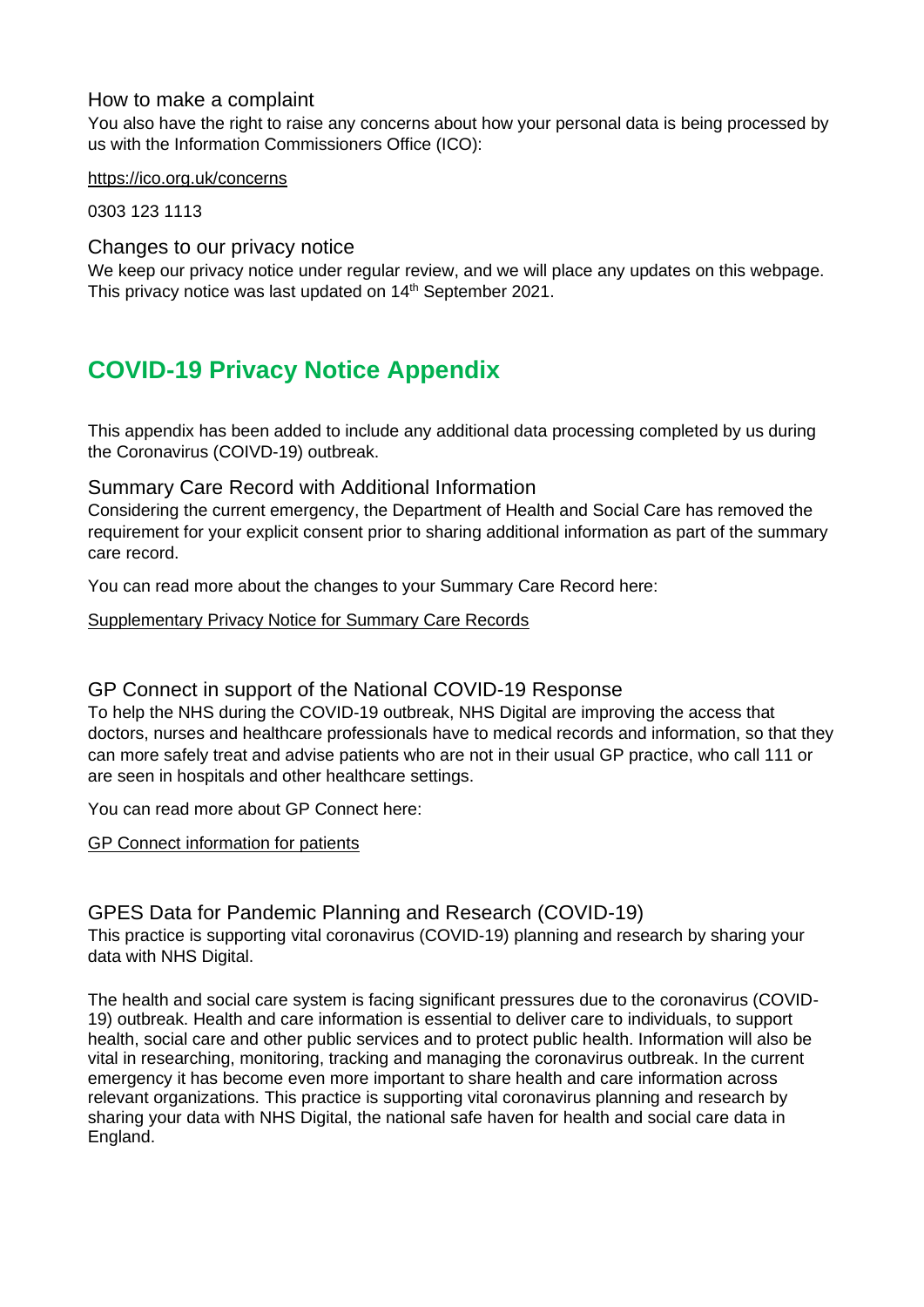# Our legal basis for sharing data with NHS Digital

NHS Digital has been legally directed to collect and analyze patient data from all GP practices in England to support the coronavirus response for the duration of the outbreak. NHS Digital will become the controller under the General Data Protection Regulation 2016 (GDPR) of the personal data collected and analyzed jointly with the Secretary of State for Health and Social Care, who has directed NHS Digital to collect and analyze this data under the [COVID-19 Public Health Directions](https://digital.nhs.uk/about-nhs-digital/corporate-information-and-documents/directions-and-data-provision-notices/secretary-of-state-directions/covid-19-public-health-directions-2020)  [2020](https://digital.nhs.uk/about-nhs-digital/corporate-information-and-documents/directions-and-data-provision-notices/secretary-of-state-directions/covid-19-public-health-directions-2020) (COVID-19 Direction).

All GP practices in England are legally required to share data with NHS Digital for this purpose under the Health and Social Care Act 2012 (2012 Act). More information about this requirement is contained in the [data provision notice issued by NHS Digital to GP practices.](https://digital.nhs.uk/about-nhs-digital/corporate-information-and-documents/directions-and-data-provision-notices/data-provision-notices-dpns/gpes-data-for-pandemic-planning-and-research)

Under GDPR our legal basis for sharing this personal data with NHS Digital is Article 6(1)(c) - legal obligation. Our legal basis for sharing personal data relating to health, is Article  $9(2)(q)$  – substantial public interest, for the purposes of NHS Digital exercising its statutory functions under the COVID-19 Direction.

# The type of personal data we are sharing with NHS Digital

The data being shared with NHS Digital will include information about patients who are currently registered with a GP practice or who have a date of death on or after 1 November 2019 whose record contains coded information relevant to coronavirus planning and research. The data contains NHS Number, postcode, address, surname, forename, sex, ethnicity, date of birth and date of death for those patients. It will also include coded health data which is held in your GP record such as details of:

- diagnoses and findings
- medications and other prescribed items
- investigations, tests and results
- treatments and outcomes
- vaccinations and immunizations

# How NHS Digital will use and share your data

NHS Digital will analyze the data they collect and securely and lawfully share data with other appropriate organizations, including health and care organizations, bodies engaged in disease surveillance and research organizations for coronavirus response purposes only. These purposes include protecting public health, planning and providing health, social care and public services, identifying coronavirus trends and risks to public health, monitoring and managing the outbreak and carrying out of vital coronavirus research and clinical trials. The British Medical Association, the Royal College of General Practitioners and the National Data Guardian are all supportive of this initiative.

NHS Digital has various legal powers to share data for purposes relating to the coronavirus response. It is also required to share data in certain circumstances set out in the COVID-19 Direction and to share [confidential patient information to support the response under a legal notice](https://digital.nhs.uk/coronavirus/coronavirus-covid-19-response-information-governance-hub/control-of-patient-information-copi-notice) issued to it by the Secretary of State under the Health Service (Control of Patient Information) Regulations 2002 (COPI Regulations).

[Legal notices](https://www.gov.uk/government/publications/coronavirus-covid-19-notification-of-data-controllers-to-share-information) under the COPI Regulations have also been issued to other health and social care organizations requiring those organizations to process and share confidential patient information to respond to the coronavirus outbreak. Any information used or shared during the outbreak under these legal notices or the COPI Regulations will be limited to the period of the outbreak unless there is another legal basis for organizations to continue to use the information.